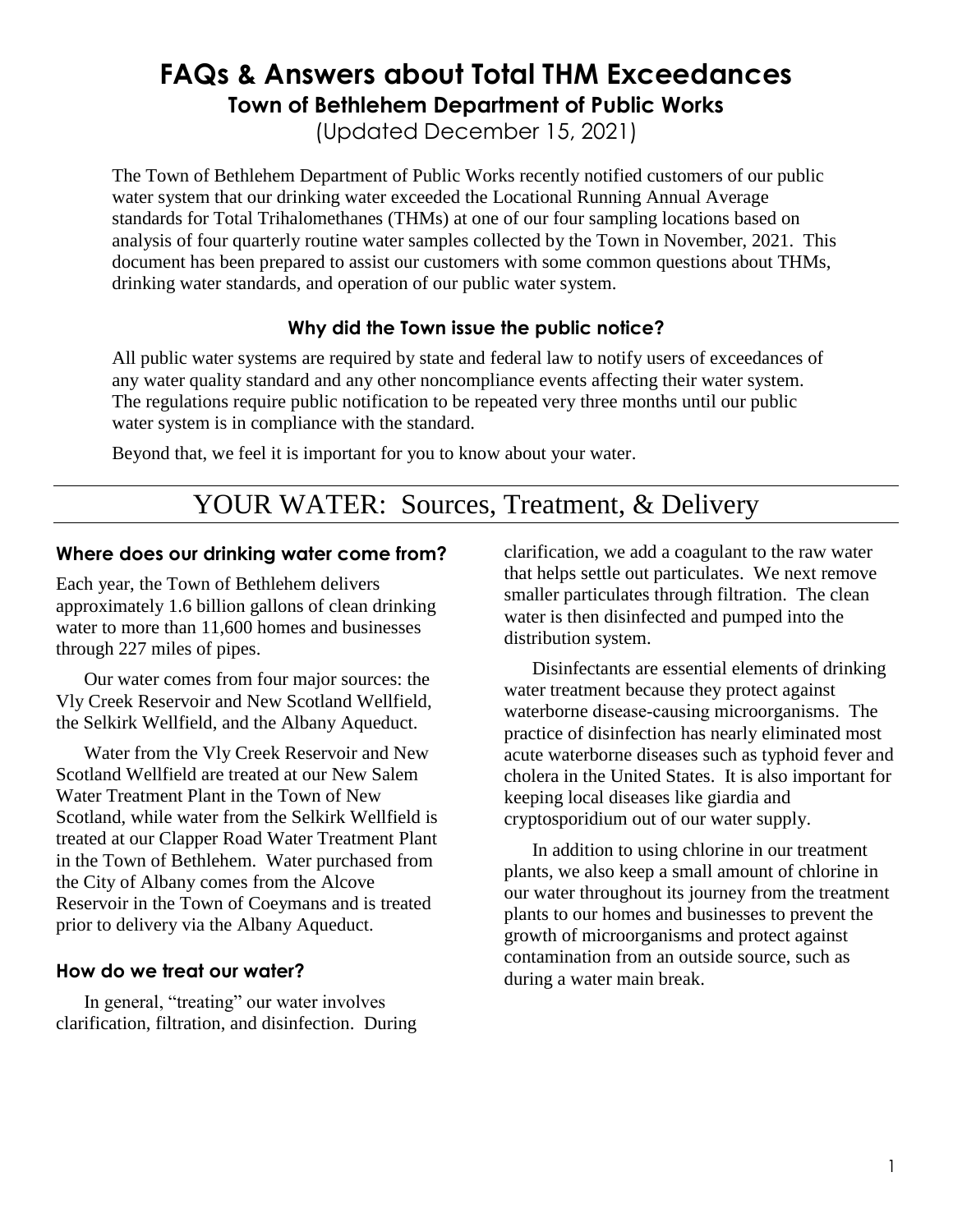### **What monitoring does the Town do and why?**

The Town follows strict EPA and NYS Dept. of Health schedules for monitoring our water supply for more than 90 potential contaminants. The tests allow us to see if our water supply is below the Maximum Contaminant Levels (MCLs) set by the EPA to protect human health using the best available technologies.

In addition to the regulated contaminants, we voluntarily monitor our water system for other contaminants that affect aesthetic considerations like taste, color, and odor. The EPA does not consider these secondary contaminants to be risks to human health at the recommended secondary maximum levels.

Finally, in 2013 the Town tested our water system for 21 additional contaminants of concern like PFOA, PFOS, and 1,4-dioxane. Happily, all tests results were negative.

### **Where does the Town monitor for Total THMs?**

All public water systems that use chlorine for disinfection are required by federal and state law to sample for Total THMs on a quarterly basis (once every three months) at several locations in the distribution system. For Bethlehem, the NYS Dept. of Health selected four locations that are most likely to have compliance challenges and represent the entire Town water distribution system:

- 666 Wemple Road (Selkirk)
- 445 Delaware Avenue (Delmar)
- 205 McCormack Road N (Slingerlands)
- 37 Beldale Road (North Bethlehem)

### **What is are Maximum Compliance Levels (MCLs) and how are they monitored?**

Drinking water standards are set to protect against potential negative health effects from drinking water containing certain chemicals. The Maximum Contaminant Levels (MCLs) in drinking water are set so that the amount consumed does not exceed safe levels. Some MCLs address the daily amount consumed (for chemicals that pose an immediate risk), and others address the amount averaged over a long period of time (for chemicals that pose a long‐term risk).

The MCLs for Total THMs were set at a level to balance the immediate risk of bacterial contamination with the long‐term risk of health effects such as cancer. The EPA and NYS Dept. of Health have set an MCL for Total THMs of 80 parts per billion (ppb) as an annual average.

Federal and state regulations require the Town to sample our four monitoring locations every three months, including the month of warmest water temperature. The average of each sampling location is then calculated each quarter over the last 12‐ month period, and these individual site averages (Locational Running Annual Averages, or LRAAs) are compared to the standard to determine whether the system is in compliance. As of November, 2021, the highest Locational Running Annual Average reported for Total THMs was 84.1 ppb at the Wemple Road sampling location.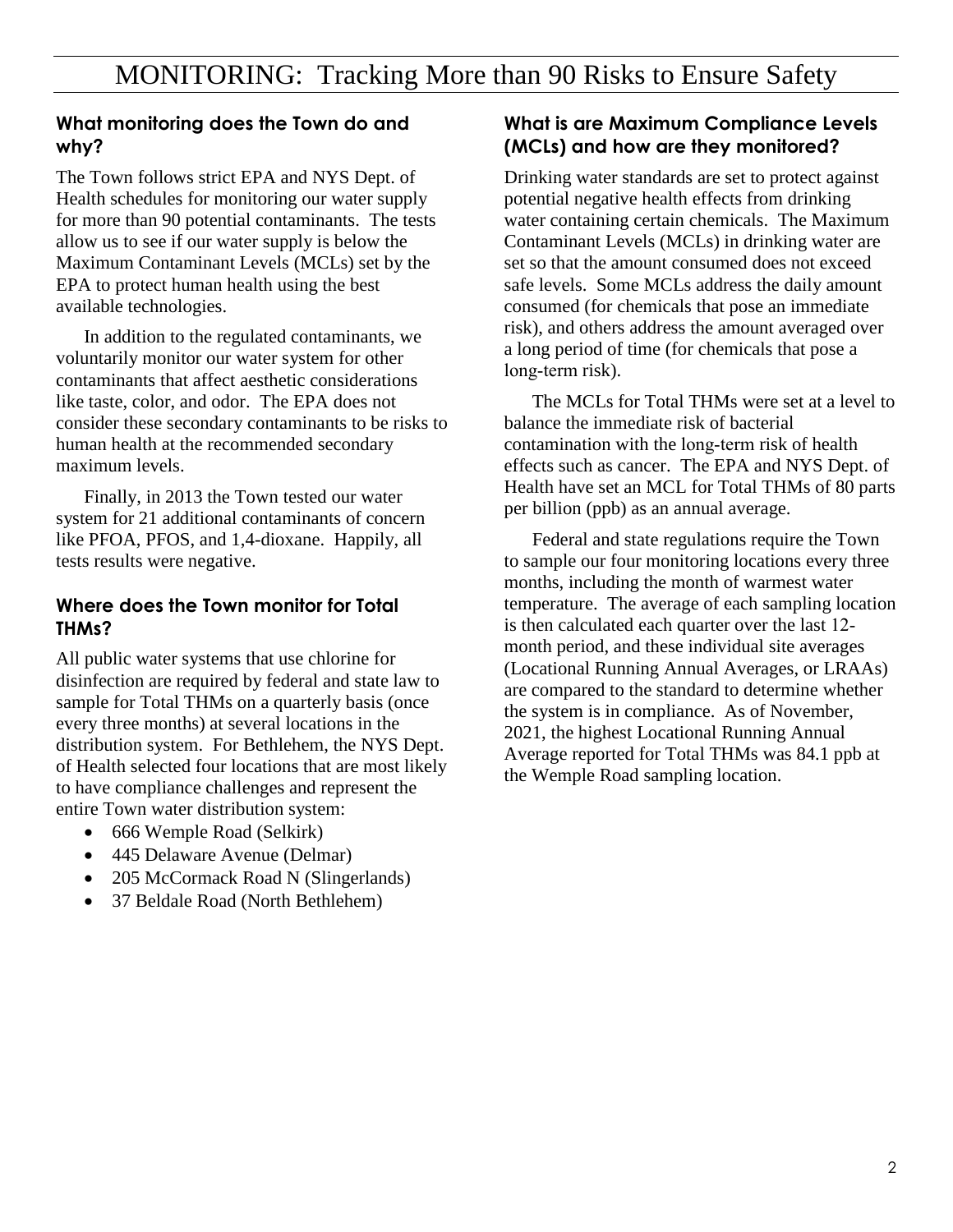### **What happened that caused the Town to issue the public notice?**

Prior to 2013, our water system was required to meet the Total THM standard of 80 parts per billion (ppb) based on the running annual average of the entire system. And we did.

In 2013, EPA introduced the Stage 2 Disinfectant and Disinfection Byproduct Rule which kept the same standards, but required compliance at each of the individual monitoring stations. Unfortunately, we recently failed to meet the Total THM standard at one of our sampling stations (Wemple Road, near River Road, in Selkirk). High Total THM levels are usually associated with water that has aged too much in the distribution system, like at the dead ends of water mains.

The Wemple Road sampling site is at a dead end water main with very little water usage before it. In an attempt to reduce the Total THMs at this site, we installed an automatic flushing station that pumps water out of the main for an hour every day. We also installed a new section of pipeline along River Road, from Wemple Road to a point north of Smultz Road, which significantly reduced the length of dead end water main on Wemple Road.

These two improvements have resulted in a significant reduction in water age at the Wemple Road sampling site. Associated with the reduction in the water's age, the chlorine residual in the water is now higher. This is desirable because the chlorine acts as the primary means of disinfection for our drinking water and protects all of us from waterborne pathogens (like giardia and cryptosporidium).

Please note that the vast majority of the Town's water is well below federal and state limits, and when improvements are completed at our Clapper Road Water Treatment Plant, all of the Town's water should be well within the standards.

The EPA, NYS Dept. of Health, and Albany County Health Dept. have all declared Bethlehem's water safe to drink for now, but the Town is working closely with these agencies to ensure our water is safe to drink over our lifetimes.

### **How is the Town of Bethlehem correcting the situation?**

The Town has been diligently working on this issue for the better part of the past decade, and many improvements have already been made to reduce the amount of disinfection byproducts in our water system. These improvements include the following:

- Unification of the Town's water distribution system and new baseline water-quality testing (completed in 2011);
- Construction of process improvements at the New Salem Water Treatment Plant (completed in 2013);
- Installation of a new flushing station to reduce water age at dead ends (completed 2016);
- Installation of new water lines to connect existing lines and eliminate or reduce dead end water mains (ongoing); and
- Minimizing the amount of chlorine added to our water.

In 2019, we broke ground on the construction of a new pre-treatment facility at the Clapper Road Water Treatment Plant. This \$18 million project will allow us to stop using chlorine to remove naturally occurring iron and manganese from water from the Selkirk Wellfield. By using other chemicals to oxidize the metals, we can wait to add chlorine until after the water has been treated, thus significantly reducing the amount of disinfection byproducts that may form in our water distribution system. This vital project is scheduled to be completed in Spring 2022.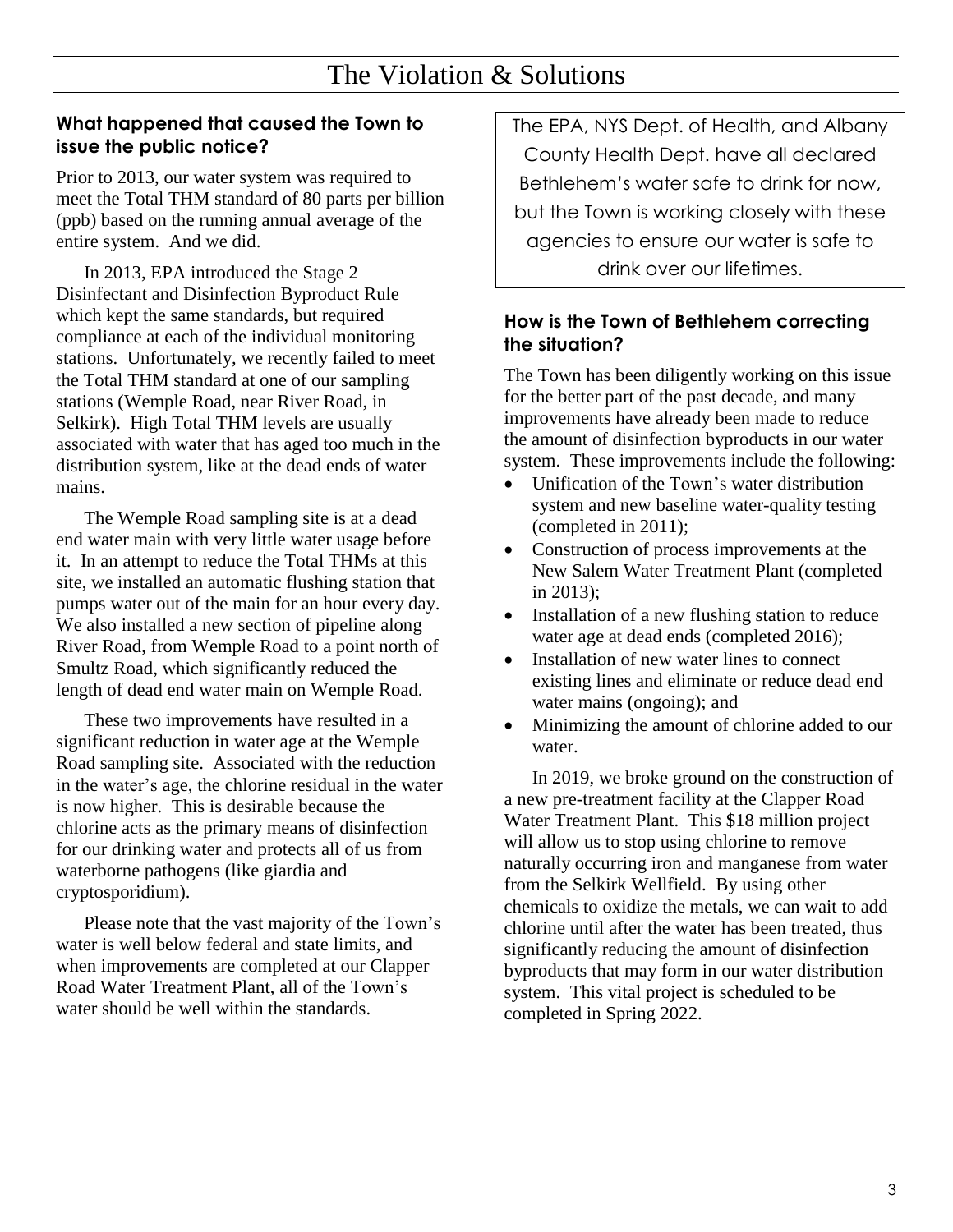# The Contaminant

### **What are trihalomethanes?**

Trihalomethanes (THMs) are a group of four chemical compounds known as disinfection byproducts. They form when naturally-occurring organic matter in the water reacts with the chlorine we use to disinfect our drinking water. They are colorless and some of the compounds will evaporate out of the water into the air. Trihalomethanes are always present, at some level, in chlorinated drinking water. Regulatory compliance is based on the total concentration of all four THM compounds, which is called Total Trihalomethanes. Levels of Total THMs generally increase in the summer months due to warmer temperatures, but can also be affected by seasonal changes in source water quality or by changing the amount of disinfection chemicals that are added to the water.

### **What are the health risks of THMs?**

Health studies suggest a possible connection between long‐term Total THM exposure and certain types of cancer (e.g., bladder, colon, and rectal) and

developmental and reproductive effects (e.g., fetal growth, miscarriages, stillbirths).

More research is being conducted to better understand the connections between Total THM exposures and these health risks. Cancer risks generally accrue over lifetimes and very long periods of exposure. For disinfectant byproducts like THMs, risks are typically calculated with a daily average of drinking 2 liters of water over a lifetime of 70 years.

In general, young children may be more susceptible to the effects of chemicals because their ability to metabolize chemicals is not mature and their exposures may be greater for their size than in adults. Women of childbearing age and pregnant women may be also more susceptible to effects from THM exposure

To reduce this risk, these groups may wish to act with caution and reduce their exposures by following the recommendations in the next section.

# What You Can Do

### **Where can I get more information on health risks?**

Additional information on the health effects of disinfection byproducts is available on the following websites:

- <http://www.cdc.gov/safewater/chlorination-byproducts.html>
- <http://www.epa.gov/dwreginfo/stage-1-and-stage-2-disinfectants-and-disinfection-byproducts-rules>

### **What can be done to reduce exposure to THMs while permanent solutions are underway?**

If you are concerned about THMs and want to reduce your exposure, you can:

- Use bottled water; or
- Use certified filters (pour-through pitchers, faucet mounts, or plumbed household units).

Filters should be certified by the National Sanitation Foundation, Underwriters Laboratories, or Water Quality Association to remove THMs (products certified for volatile organic chemicals (VOC) will work on THMs). Pitcher-style filters are widely available at kitchen and bath stores and hardware stores. Filters should be regularly changed according to manufacturer instructions.

The following websites have useful information on filters.

- [www.nsf.org/certified/dwtu/](http://www.nsf.org/certified/dwtu/)
- [www.waterfiltercomparisons.com/water\\_filter\\_c](http://www.waterfiltercomparisons.com/water_filter_comparison.php?d=gp) [omparison.php?d=gp](http://www.waterfiltercomparisons.com/water_filter_comparison.php?d=gp)
- [www.waterfiltercomparisons.com/shower\\_filter](http://www.waterfiltercomparisons.com/shower_filter_comparison.php) [\\_comparison.php](http://www.waterfiltercomparisons.com/shower_filter_comparison.php)
- [www.waterfiltercomparisons.com/whole\\_house](http://www.waterfiltercomparisons.com/whole_house_filter_comparison.php) [\\_filter\\_comparison.php](http://www.waterfiltercomparisons.com/whole_house_filter_comparison.php)
- [www.epa.gov/sites/production/files/2015-](http://www.epa.gov/sites/production/files/2015-11/documents/2005_11_17_faq_fs_healthseries_filtration.pdf) [11/documents/2005\\_11\\_17\\_faq\\_fs\\_healthseries](http://www.epa.gov/sites/production/files/2015-11/documents/2005_11_17_faq_fs_healthseries_filtration.pdf) [\\_filtration.pdf](http://www.epa.gov/sites/production/files/2015-11/documents/2005_11_17_faq_fs_healthseries_filtration.pdf)